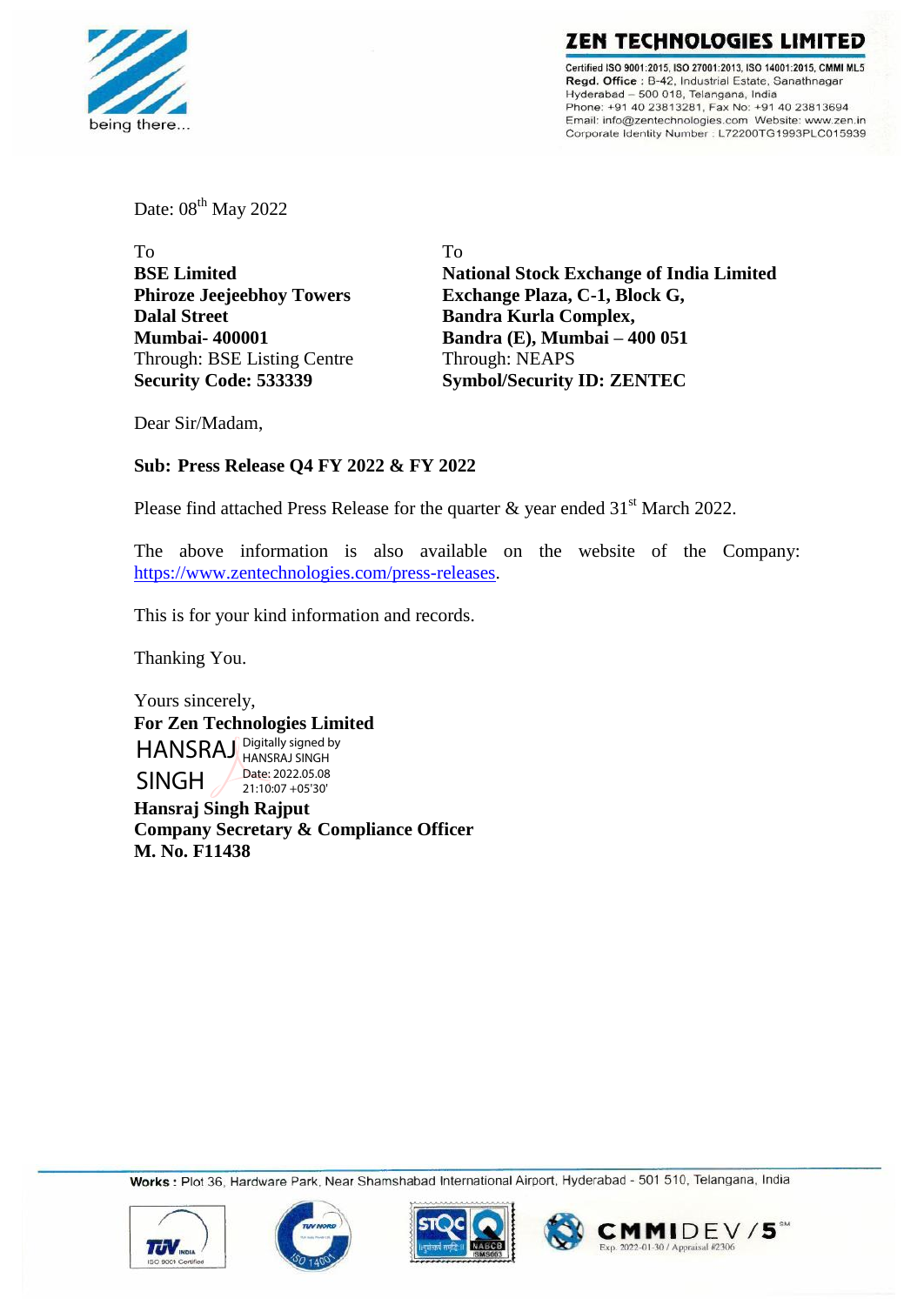# **Q4FY22 Press & Media Release**

# **Hyderabad, May 08, 2022**

# **Zen Technologies, India's leading anti-drone technology and defense training solutions provider announced its financial results for Q4FY22 & FY22**

## **Commenting on the results, Mr. Ashok Atluri – Chairman and Managing Director, said:**

*"We are pleased to share an update to accompany our FY22 results. This year's sales were primarily driven by AMC contracts, while we continued to face some unforeseen challenges. Our profitability was impacted on account of increase in selling and distribution expenses, accompanied by increased foreign travel, in line with our plans to expand Zen's global outreach. Our Business Development and Business Promotion activities increased, as we spent close to INR 2.16 crores in our exhibition at Abu Dhabi. To add to this, cost of few components required in manufacturing our products increased drastically. There was a delay in executing the big orders that we have received. Shortage of electronic components globally caused delays in procurement; lead times for some chips has increased dramatically. Worse has been the complete non-availability of some components, forcing us to redesign some of the sub-systems. Mechanical components that were outsourced also were delayed due to labour non-availability (post-Covid) at vendor locations. Logistics and shipping constraints further impacted the execution timelines.* 

*On our order book and order status front, we have received an AMC contract worth INR 55 crore, wherein the revenue will be recognized periodically over the next 5 years. Both our export order of INR 120 crore and IAF order worth INR 155 crores are expected to be fully executed by Q3FY23. Our order book position as on 31st March 2022 stood at ~ INR 430 crores .*

*On the exports front, we continue to pursue substantial opportunities and expect to have a big order book position by this year end. The extremely favourable environment for the Indian defence players created by current Government does act as an antidote to the Covid impacted environment. One example is the Indian government's robust simulation framework, which gives us confidence that in the coming years will see a very strong performance.* 

*#WalkingTheTalk #Atmanirbhar inititiaves coupled with policy actions being announced clearly indicate the Govternment's resolve to make India self-reliant in defence and this augurs well for companies like Zen which have developed and continue to invest in developing their own IP for global markets."*

| <b>Particulars</b>              | <b>Q4FY22</b> | Q3FY22  | <b>Q4FY21</b> | <b>FY22</b> | <b>FY21</b> |  |
|---------------------------------|---------------|---------|---------------|-------------|-------------|--|
| <b>Revenue from Operations</b>  | 27.78         | 16.26   | 21.55         | 69.75       | 54.64       |  |
| Other Income                    | 2.64          | 1.02    | 0.89          | 5.38        | 3.02        |  |
| <b>Total Income</b>             | 30.42         | 17.28   | 22.44         | 75.13       | 57.66       |  |
| <b>Total Operating Expenses</b> | 22.96         | 15.35   | 18.47         | 65.19       | 47.26       |  |
| <b>EBITDA</b>                   | 4.82          | 0.91    | 3.08          | 4.56        | 7.38        |  |
| <b>EBITDA Margins (%)</b>       | 17.35%        | 5.60%   | 14.29%        | 6.54%       | 13.51%      |  |
| <b>Interest Cost</b>            | 0.66          | 0.44    | 0.29          | 1.53        | 1.09        |  |
| Depreciation                    | 1.20          | 1.20    | 1.26          | 4.83        | 4.95        |  |
| <b>Profit Before Tax</b>        | 5.58          | 0.30    | 2.42          | 3.58        | 4.36        |  |
| <b>Profit After Tax</b>         | 5.15          | $-0.22$ | 1.83          | 2.61        | 2.77        |  |
| <b>EPS</b>                      | 0.42          | $-0.02$ | 0.17          | 0.25        | 0.39        |  |

All data ₹ in crores (excluding EPS)